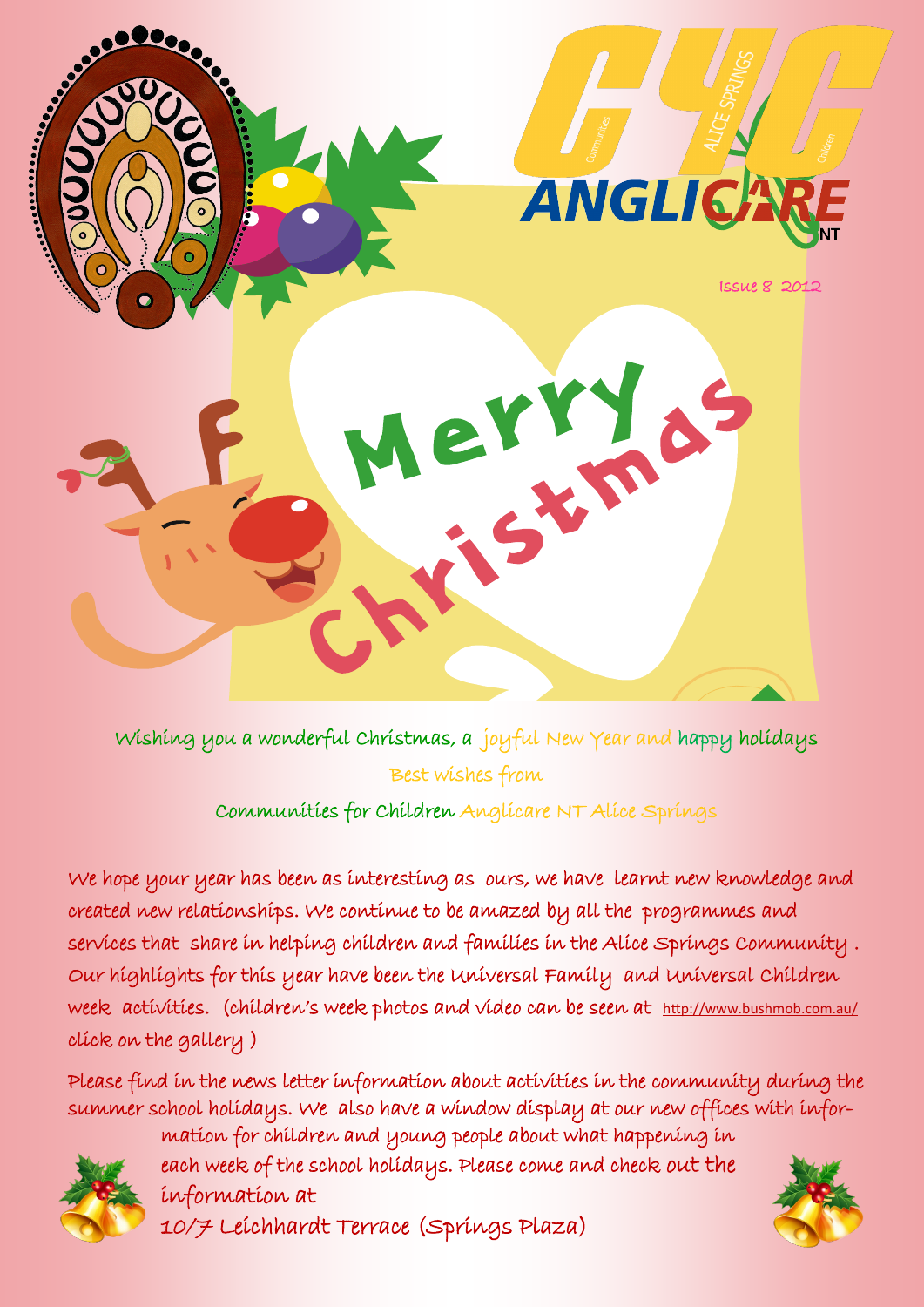

| Activity                                                        | Comments                                                                                   | Contact                                                                |
|-----------------------------------------------------------------|--------------------------------------------------------------------------------------------|------------------------------------------------------------------------|
|                                                                 |                                                                                            | <b>Details</b>                                                         |
| <b>Alice Springs Town Council</b><br><b>Community Directory</b> | http://www.alicesprings.nt.gov.au/<br>directory                                            | (08) 89 500 500                                                        |
| <b>Community Calendar</b>                                       | http://www.alicesprings.nt.gov.au/<br>index/event                                          | $(08)$ 89 500 500                                                      |
| The Alice springs Aquatic and Lei-<br>sure Centre               | Speed St                                                                                   | 89534633                                                               |
| The Skate Park                                                  | Speed St                                                                                   |                                                                        |
| <b>Alice Springs Cinema</b>                                     | <b>Todd Mall</b>                                                                           | 8952 4999                                                              |
| Ten Pin Bowling<br>The Dust Bowl                                | 29 Gap Rd Alice Springs                                                                    | 08 8952 5051<br>0422 391 906                                           |
| <b>Community Gardens</b>                                        |                                                                                            | 0487 238 707 or<br>89522011                                            |
| Alice Springs Public Library                                    | <b>Cnr Leichhardt and Gregory</b><br><b>Terraces</b>                                       | (08) 8950 0555                                                         |
| Alice Springs Desert Park                                       | Larapinta Drive                                                                            | 08 8951 8788                                                           |
| Alice Springs Youth Hub                                         | <b>Wills Terrace</b>                                                                       | 08 8951 5866                                                           |
| Alice Springs Youth Centre                                      |                                                                                            | 08 89521649                                                            |
| Centralian Middle School                                        |                                                                                            | (08) 8950 2500                                                         |
| <b>Olive Pink Botanic Garden</b>                                | <b>Tuncks Rd</b>                                                                           | (08) 8952 2154                                                         |
| Museum, Cultural Centre and Art<br>Gallery                      | Larapinta Drive                                                                            | (08) 8951 1121-M<br>http://<br>www.araluenartscentr<br>$e$ .nt.gov.au/ |
| <b>Alice Springs Telegraph Station</b>                          | Stuart Highway http://<br>www.parksandwildlife.nt.gov.au/parks/<br>find/astelegraphstation | 08 8952 3993                                                           |
| <b>Incite Youth Arts and Arts Access</b>                        | Located at the Alice Springs Youth Hub                                                     | 08 8952 6338                                                           |
| <b>CAAC</b>                                                     |                                                                                            | 08 8958 3636                                                           |
| <b>YMCA</b>                                                     | Sadadeen Rd                                                                                | 08 8952 5666                                                           |
| <b>Tangentyere Youth Activity</b><br><b>Services</b>            |                                                                                            | 8951 4804/8951 4222                                                    |
| Red Hot Arts Central Australia                                  | 67 Bath St                                                                                 | 08 8952 2392                                                           |
| The Gap Youth Centre                                            | 91-93 Gap Rd Alice Springs                                                                 | 08 8952 3927                                                           |
| <b>BushMob</b>                                                  | Check their activities on the web                                                          |                                                                        |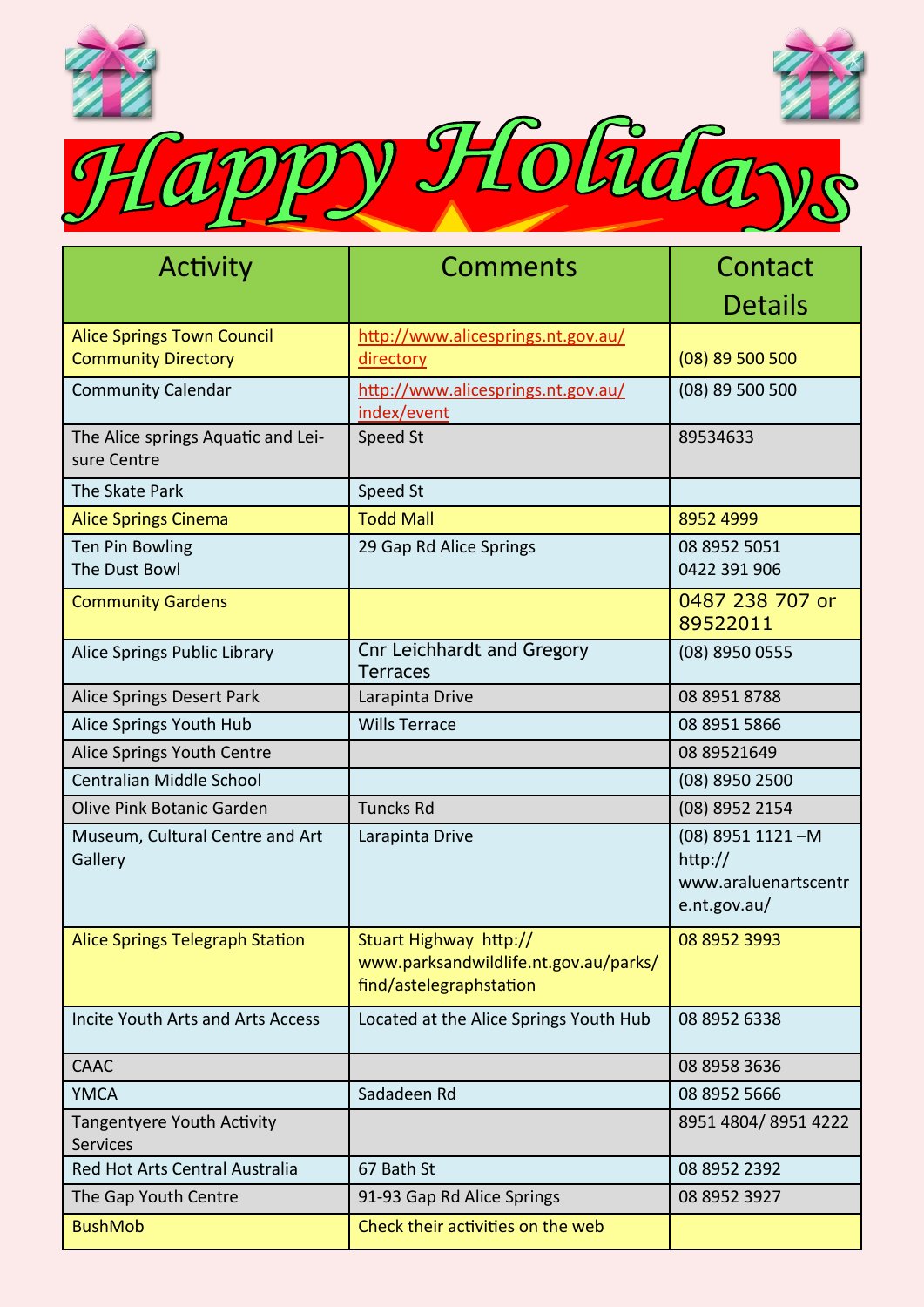

## Useful websites for Things to Do During the Holidays!!

## Activities for Children (0-12 years)

<http://www.kidspot.com.au/>

[http://www.kidspot.com.au/kids](http://www.kidspot.com.au/kids-activities-and-games/)-activities-and-games/

<http://www.babycenter.com.au/>

<http://fun.familyeducation.com/>

[http://www.teamup.co.nz](http://www.teamup.co.nz/YoungChild/learning)

<http://www.gameskidsplay.net/>

[http://www.hoteltravel.com/australia/alice\\_springs/guides/](http://www.hoteltravel.com/australia/alice_springs/guides/activities_sports.htm)

[activities\\_sports.htm](http://www.hoteltravel.com/australia/alice_springs/guides/activities_sports.htm)

<http://www.youth.nt.gov.au/ASYH/index.html>

<http://www.alicesprings.nt.gov.au/index/event>

<http://alicenow.com.au/>

Centralian Advocate – Tuesday and Friday

publications

<http://asyouthcentre.com/>

<http://www.caac.org.au/youth.html>

<http://www.bushmob.com.au/>